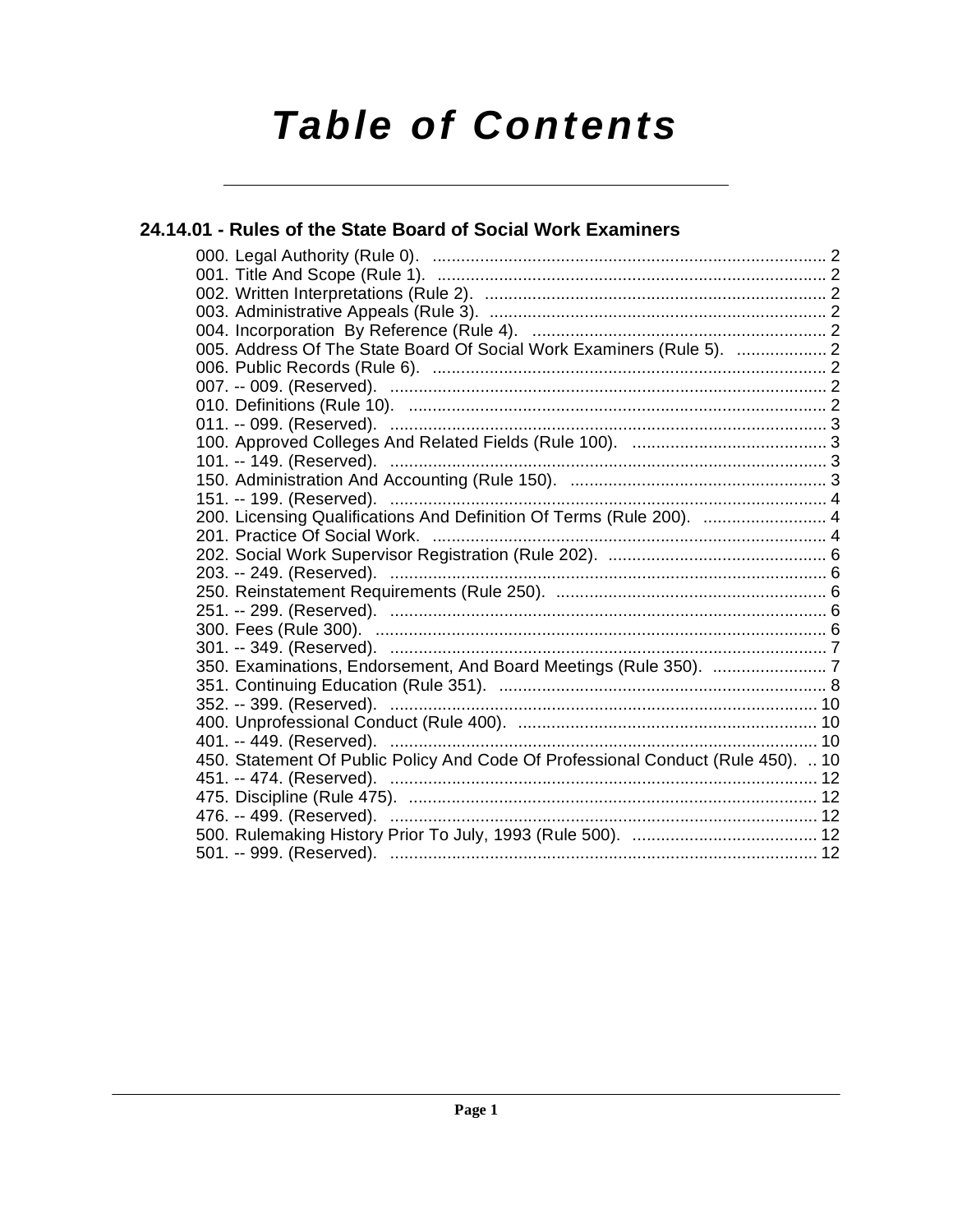#### **IDAPA 24 TITLE 14 CHAPTER 01**

# **24.14.01 - RULES OF THE STATE BOARD OF SOCIAL WORK EXAMINERS**

#### <span id="page-1-1"></span><span id="page-1-0"></span>**000. LEGAL AUTHORITY (RULE 0).**

These rules are hereby prescribed and established pursuant to the authority vested in the State Board of Social Work Examiners by the provisions of Section 54-3204, Idaho Code. (7-1-93)

#### <span id="page-1-2"></span>**001. TITLE AND SCOPE (RULE 1).**

These rules shall be cited as IDAPA 24.14.01, "Rules of the State Board of Social Work Examiners". (7-1-93)

### <span id="page-1-3"></span>**002. WRITTEN INTERPRETATIONS (RULE 2).**

**.**

The board may have written statements which pertain to the interpretation of the rules of this chapter. Such interpretations, if any, are available for public inspection and copying at cost in the main office of the Bureau of Occupational Licenses. (7-1-93) Occupational Licenses.

#### <span id="page-1-4"></span>**003. ADMINISTRATIVE APPEALS (RULE 3).**

Administrative Appeals shall be governed by the Administrative Procedure Act, Title 67, Chapter 52, Idaho Code. (3-13-02)

#### <span id="page-1-5"></span>**004. INCORPORATION BY REFERENCE (RULE 4).**

These rules do not incorporate by reference any document other than those sections of Idaho Code so referenced. (3-13-02)

### <span id="page-1-6"></span>**005. ADDRESS OF THE STATE BOARD OF SOCIAL WORK EXAMINERS (RULE 5).**

[The office of the State Board of Social Work Examiners is located within the Bureau of Occupational Licenses,](mailto:swo@ibol.idaho.gov)  Owyhee Plaza, 1109 Main Street, Suite 220, Boise, Idaho 83702-5642. The phone number of the Board is (208) 334- 3233. The Board's FAX number is (208) 334-3945. The Board's e-mail address is swo@ibol.idaho.gov. The Board's [official web site is at](mailto:swo@ibol.idaho.gov) [https://www.ibol.idaho.gov/swo.htm. \(4-11-06\)](https://www.ibol.idaho.gov/swo.htm)

#### <span id="page-1-7"></span>**006. PUBLIC RECORDS (RULE 6).**

The records associated with the State Board of Social Work Examiners are subject to the provisions of the Idaho Public Records Act. Title 9, Chapter 3, Idaho Code. (3-13-02)

# <span id="page-1-8"></span>**007. -- 009. (RESERVED).**

#### <span id="page-1-9"></span>**010. DEFINITIONS (RULE 10).**

<span id="page-1-10"></span>**01. Board**. The State Board of Social Work Examiners as prescribed in Section 54-3202, Idaho Code. (7-1-93)

**02. Bureau**. The Bureau means the Bureau of Occupational Licenses, as prescribed in Sections 54-<br>167-2602, Idaho Code. (3-13-02) 3204 and 67-2602, Idaho Code.

**03. Psychotherapy**. Treatment methods using a specialized, formal interaction between a Clinical Social Worker and an individual, couple, family, or group in which a therapeutic relationship is established, maintained, or sustained to understand unconscious processes, intrapersonal, interpersonal, and psychosocial dynamics, and the diagnosis and treatment of mental, emotional, and behavioral disorders, conditions, and addictions.  $(3-20-04)$ 

**04. Supportive Counseling**. Supportive counseling by a social worker means a method used by social workers to assist individuals, couples, families, and groups in learning how to solve problems and make decisions about personal, health, social, educational, vocational, financial, and other interpersonal concerns. This help in the maintenance of adaptive patterns is done in the interview through reassurance, advice giving, information providing, and pointing out client strengths and resources. Supportive counseling does not seek to reach unconscious material.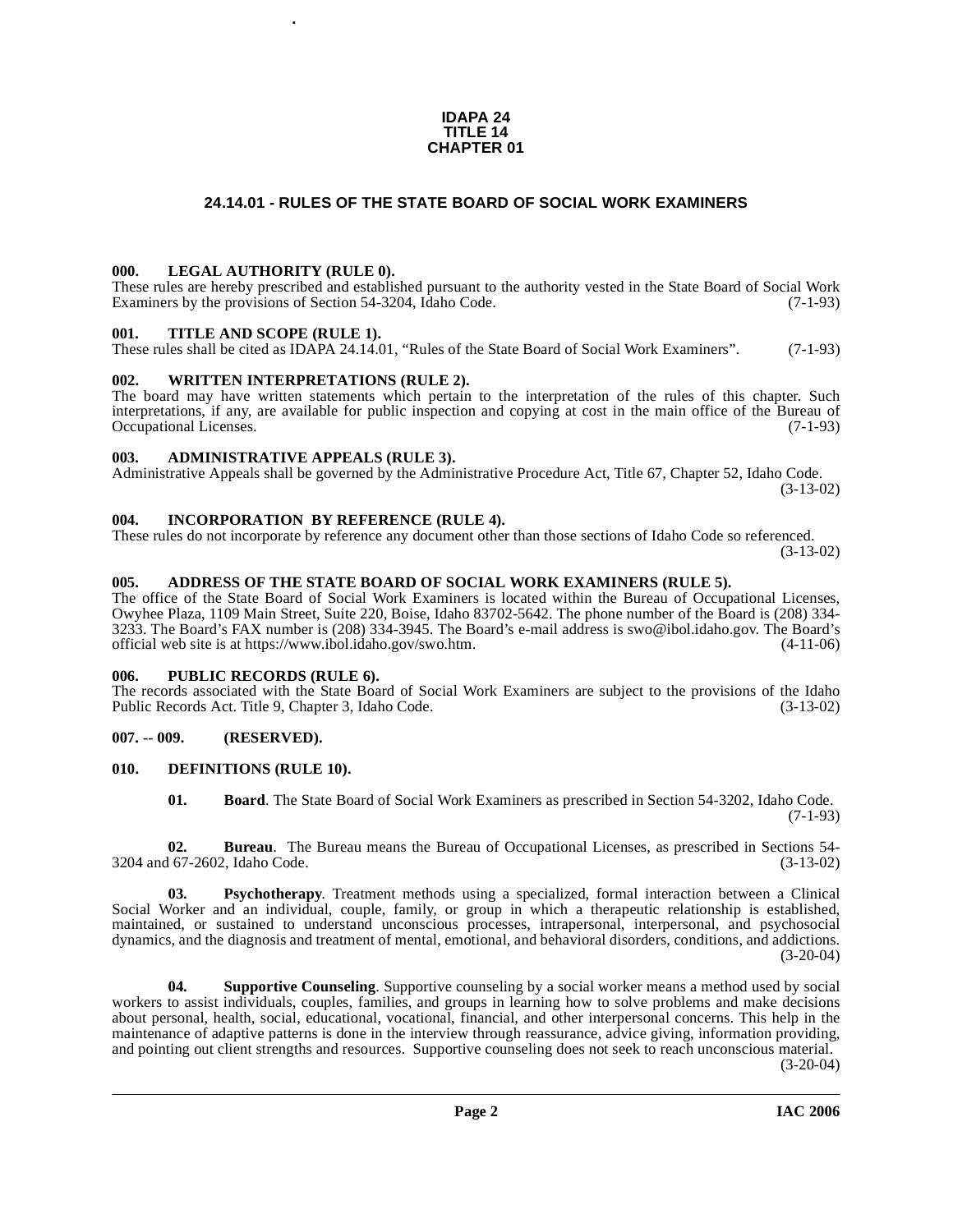#### <span id="page-2-0"></span>**011. -- 099. (RESERVED).**

#### <span id="page-2-5"></span><span id="page-2-1"></span>**100. APPROVED COLLEGES AND RELATED FIELDS (RULE 100).**

Social work and social work practice is a professional discipline requiring specialized knowledge and training.

(7-1-93)

<span id="page-2-7"></span>**01. College or University Approved by the Board**. Any college, university, or school of social work accredited or is a candidate for accreditation by the Northwest Association of Secondary and Higher Schools or any similar accrediting body. (5-3-03)

**02. Related Fields**. A baccalaureate degree that includes thirty-six (36) semester credit hours with a grade of "C" or above in each course, in which the content is consistent with that recommended as minimal to social work training by an approved accrediting body. Eighteen (18) of the thirty-six (36) semester credit hours shall be taught by a social worker with a graduate degree from an accredited school of social work. The basic content areas to be required shall include: (5-3-03)

**a.** Social work practice is to include a methods content of a minimum of six (6) semester credit hours; and a social work practicum with a minimum of nine (9) semester credit hours. The methods courses are to be taken previous to participation in practicum and are to be taught by a faculty member with a graduate degree (MSW) from an accredited school of social work. The practicum is to be supervised by a faculty member who has a graduate degree (MSW) from an accredited school of social work. The on-site supervisor is to be a licensed social worker. Both the methods courses and the practicum must have been completed within the past five (5) years (date computed from time of application). The program providing the practice content and internship experience is developed and monitored to assure that internship students demonstrate application of the knowledge, values and skills taught within<br>the required basic content areas. (7-1-96) the required basic content areas.

**b.** Social welfare policy and services shall include current policies and services, and shall be taught by a faculty member with a graduate degree in social work. (7-1-96)

**c.** Human behavior and social environment shall include human behavior in the social environment with demonstrated content representing five (5) human systems: individual, family, group, organization and community. (7-1-96) community. (7-1-96)

**d.** Social research shall include social statistics and research methods. (7-1-96)

**e.** Ethics shall include any three (3) credit course from a "college or university approved by the chich includes the word "ethics" in the course title. (7-1-96) board" which includes the word "ethics" in the course title.

**f.** Cultural diversity shall include a three (3) credit course from a "college or university approved by the board" which includes content specific to ethnic minority group(s).  $(7-1-96)$ 

Course content and curriculum preparing students for practice will be evaluated by board review of m description provided by the college or university. (7-1-96) course and program description provided by the college or university.

#### <span id="page-2-2"></span>**101. -- 149. (RESERVED).**

#### <span id="page-2-4"></span><span id="page-2-3"></span>**150. ADMINISTRATION AND ACCOUNTING (RULE 150).**

The disposition of receipts and expenses for administering the terms and provisions of this Act shall be duly appropriated in the following manner: appropriated in the following manner:

**01. Board Shall Contract with the Bureau of Occupational Licenses**. The board shall contract with the Bureau of Occupational Licenses for administrative, investigative, legal, fiscal and clerical responsibilities, for appropriation and accountability of all fees obtained under the terms and provisions of this Act, for issuing licenses to qualified applicants upon approval by the board and for any other duties so prescribed by the contra qualified applicants upon approval by the board and for any other duties so prescribed by the contract.

<span id="page-2-8"></span><span id="page-2-6"></span>**02. Reimbursement of Board Members**. Board members shall be entitled to reimbursement for actual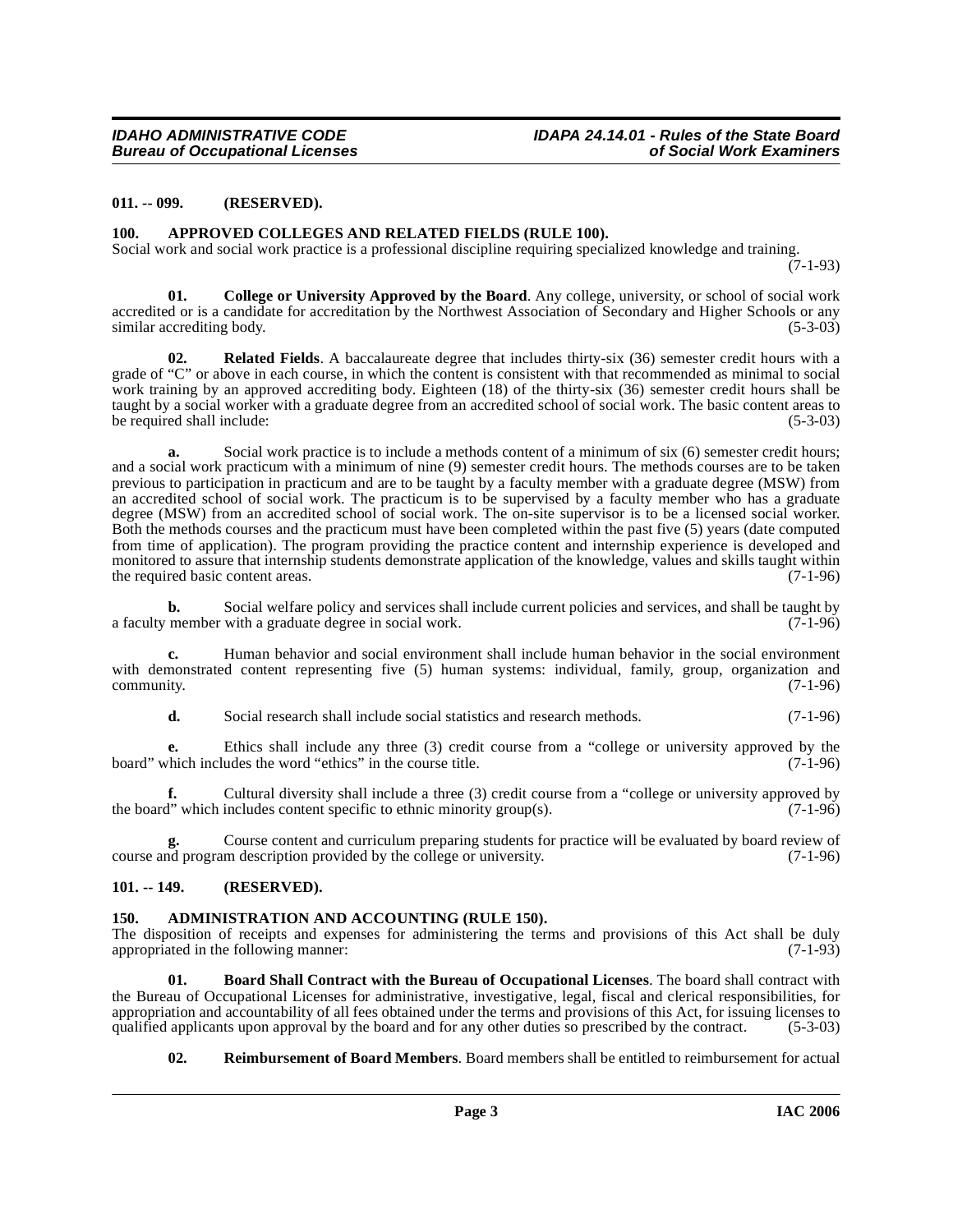expenses incurred as long as such expenses are deemed necessary and prudent and are approved by the Board. (5-3-03)

# <span id="page-3-0"></span>**151. -- 199. (RESERVED).**

# <span id="page-3-8"></span><span id="page-3-1"></span>**200. LICENSING QUALIFICATIONS AND DEFINITION OF TERMS (RULE 200).**

All applicants for licensing under the Social Work Licensing Act must meet the minimum qualifications as set forth by this act. (7-1-93) by this act.  $(7-1-93)$ 

<span id="page-3-7"></span>Good Moral Character. "Good moral character" is defined by the board as that behavior exhibited on the part of an applicant which is in conformity with the Social Work Code of Professional Conduct and within the limits of state law.

<span id="page-3-3"></span>**02. Application for Licensure**. Application for licensure must be made to the Board of Social Work Examiners on forms provided by the Bureau of Occupational Licenses. (7-1-93)

<span id="page-3-6"></span>**03. Educational Requirements**. Educational requirements must be verified by submission of official ts from the educational institution directly to the Bureau of Occupational Licenses. (5-3-03) transcripts from the educational institution directly to the Bureau of Occupational Licenses.

# <span id="page-3-10"></span><span id="page-3-2"></span>**201. PRACTICE OF SOCIAL WORK.**

<span id="page-3-4"></span>**01. Baccalaureate Social Work**. The application of social work theory, knowledge, methods, and ethics to restore or enhance social or psychosocial functioning of individuals, couples, families, groups, organizations, and communities. Baccalaureate social work is a generalist practice that includes assessment, planning, intervention, evaluation, case management, information and referral, supportive counseling, supervision, and consultation with clients. Baccalaureate social work also includes advocacy, education, community organization, and the development, implementation and administration of policies, programs, and activities. Bachelor level social<br>workers are prohibited from performing psychotherapy. (3-20-04) workers are prohibited from performing psychotherapy.

<span id="page-3-9"></span>**02. Master's Social Work**. The application of social work theory, knowledge, methods and ethics, and the professional use of self to restore or enhance social, psychosocial or biopsychosocial functioning of individuals, couples, families, groups, organizations, and communities. Master's social work requires the application of specialized knowledge and advanced practice skills in the areas of assessment, treatment planning, implementation and evaluation, case management, information and referral, supportive counseling, supervision and consultation with clients, advocacy, teaching, research, community organization, and the development, implementation, and administration of policies, programs, and activities. Master level social workers who do not hold clinical licensure may provide psychotherapy only under the supervision of a licensed clinical social worker, psychologist, or psychiatrist and in accordance with an approved supervision plan. (3-20-04)

<span id="page-3-5"></span>**03. Clinical Social Work**. The practice of clinical social work is a specialty within the practice of master's social work and requires the application of specialized clinical knowledge and advanced clinical skills in the areas of assessment, diagnosis, and treatment of mental, emotional, and behavioral disorders, conditions and addictions. Clinical social work is based on knowledge and theory of psychosocial development, behavior, psychopathology, motivation, interpersonal relationships, environmental stress, social systems, and cultural diversity, with particular attention to person-in-environment. It shares with all social work practice the goal of enhancement and maintenance of psychosocial functioning of individuals, families, and small groups. Clinical social work includes, but is not limited to, individual, couples, family and group psychotherapy, and includes independent and private practice. (3-20-04)

**04. Clinical Practice Exemption**. A social worker licensed in Idaho at the masters level prior to August 5, 2002 engaged in clinical social work and employed directly by a physician, psychologist or other social worker, or by a public or private agency, institution, hospital, nursing home, rehabilitation center, or any similar facility may meet the supervised experience requirement for clinical licensure upon submission of documentation prior to July 1, 2006 showing a minimum of one hundred (100) face-to-face hours of employer provided supervision. No more than seventy-five (75) hours of supervision may be provided by a licensed counselor, marriage and family therapist, or psychiatric nurse and no less than twenty-five (25) hours of supervision may be provided by a licensed clinical social worker, psychologist, or an individual licensed to practice medicine and surgery who practices in the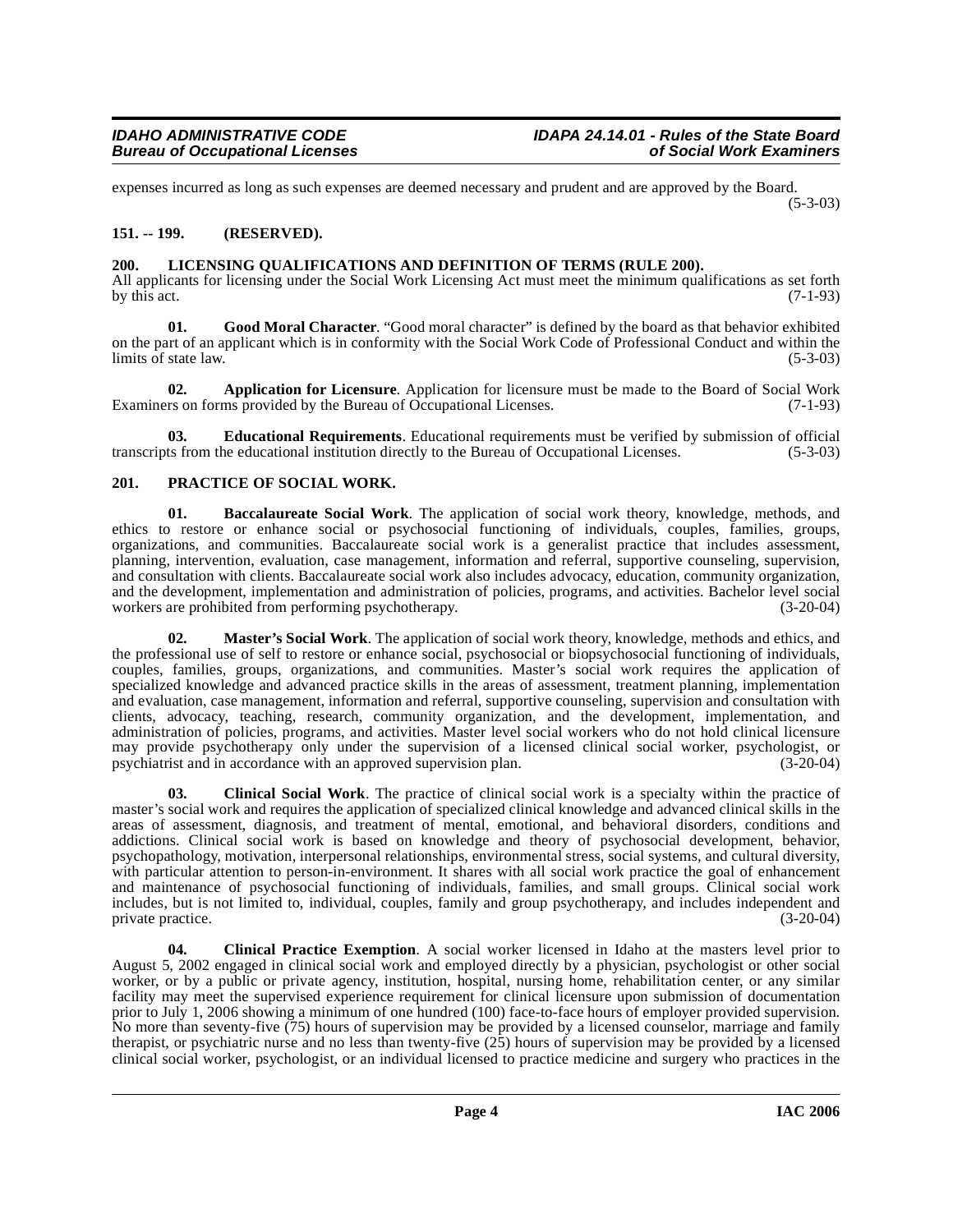area of psychiatry. A licensed social worker who meets the requirements of Section 201 may continue to practice clinical social work until July 1, 2006. An individual practicing under this exemption must still pass the clinical examination as set forth in Section 350 prior to clinical licensure. (3-14-05)

**05. Independent Practice of Social Work**. As defined in Section 54-3207, Idaho Code, is that practice in which an individual who, wholly or in part, practices social work autonomously, with responsibility for that practice. No baccalaureate or masters level social worker shall engage in independent practice until such time as the social worker shall have worked in a supervised setting and received a minimum of three thousand (3000) hours in a supervised setting in no less than two (2) years. Anyone holding a current Idaho Social Work license who was licensed in Idaho prior to August 5, 2002 shall be exempt from the requirement to submit a plan of supervision and may apply for the Independent Practice certification. Such applicant shall, prior to July 1, 2006, submit documentation establishing that a minimum of three thousand (3,000) hours of supervised practice, including one hundred (100) face-to-face hours, was obtained in a supervised setting and provided by a qualified and experienced professional working in the same area of practice; that supervision occurred on a regular and on-going basis; and that the supervisor(s) held a social work license in good standing. (3-14-05)

<span id="page-4-1"></span>**06. Private Practice of Social Work**. As defined in Section 54-3207, Idaho Code, is that independent practice in which an individual sets up and maintains responsibility for the contractual conditions of payment with clients, agencies, or institutions. (5-3-03)

<span id="page-4-0"></span>**07.** Employment of a Social Worker. A social worker employed directly by a physician, psychologist or other social worker, or by a public or private agency, institution, hospital, nursing home, rehabilitation center, or any similar facility, is not to be considered within the definition of an independent practitioner. Furthermore, a social worker who contracts with an agency or institution that assumes full responsibility for and supervises the services provided to clients is not considered to be a private practitioner. (5-3-03)

<span id="page-4-2"></span>**08. Supervision**. Supervised experience shall be required for both independent practice status and clinical licensure. Consultative-teaching supervision is directed toward enhancement and improvement of the individual's social work values, knowledge, methods, and techniques. A total of three thousand (3,000) hours of supervised social work experience accumulated in not less than two (2) years is required. Actual supervisor contact shall be face-to-face and provided by a qualified and experienced professional working in the same area of practice and must occur on a regular and on-going basis and consist of a minimum of one hundred hours (100) hours. Ratio of supervisor/supervisee shall not exceed two (2) social workers to one (1) supervisor per hour of supervision. Group supervision totaling no more than fifty (50) hours will be allowed for groups of no more than six (6) persons and the allowable credit shall be prorated at the two to one (2 to 1) ratio (total session minutes divided by total supervisees multiplied by two (2) equals maximum allowable credit per supervisee for the session. i.e. an individual attending a one (1) hour group supervisory session consisting of six (6) supervisees shall be allowed twenty (20) minutes of group supervision credit). Supervisors must hold a degree in social work and a current license in good standing, except as noted in Subsection 201.08.c. (4-11-06)

**a.** Supervision of baccalaureate social workers pursuing licensure as independent practitioners must be provided by a licensed social worker approved to provide independent practice at the baccalaureate, masters, or clinical level. (3-20-04)

**b.** Supervision of masters social workers pursuing licensure as independent practitioners must be provided by a licensed social worker approved to provide independent practice at the masters or clinical level.

 $(5-3-03)$ 

**c.** Supervision of social workers pursuing licensure as clinical level practitioners must be provided by either a licensed clinical social worker, a licensed clinical psychologist, a person licensed to practice medicine and surgery who practices in the area of psychiatry, a licensed clinical professional counselor registered as a supervisor or a licensed marriage and family therapist registered as a supervisor and must focus on clinical social work as defined. No less than fifty percent (50%) of supervised experience must be provided by a licensed clinical social worker. A social worker pursuing licensure at the clinical level must document one thousand seven hundred fifty  $(1,750)$  hours of direct client contact of the required three thousand  $(3,000)$  hours in clinical social work as defi of direct client contact of the required three thousand  $(3,000)$  hours in clinical social work as defined.

**d.** Supervision reports shall be submitted from each supervisor directly to the Board within thirty (30)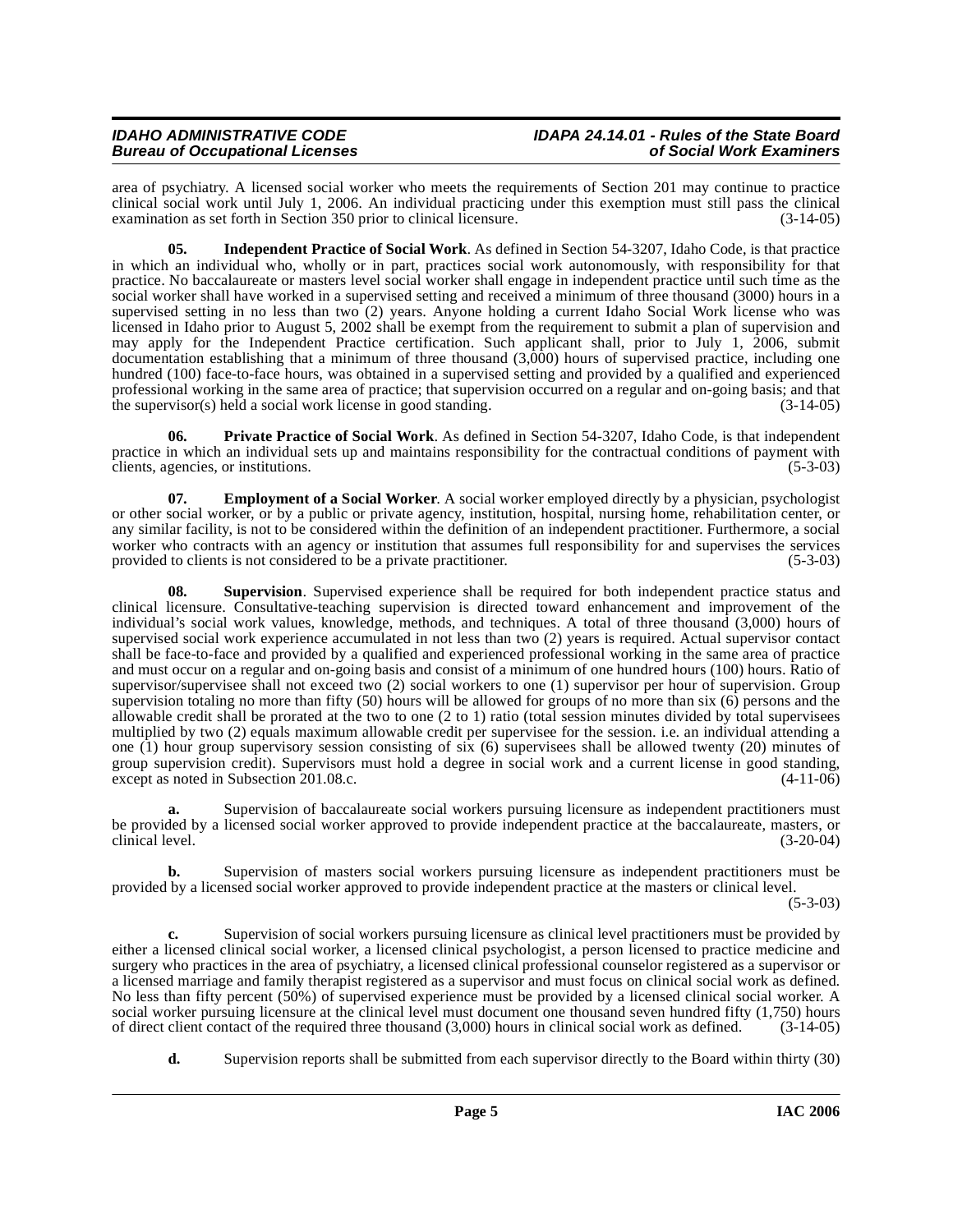days following each six (6) month period. Failure of the supervisor to submit the required reports in a timely manner<br>may result in the supervisor being restricted by the Board from providing further supervision. (3-20-04) may result in the supervisor being restricted by the Board from providing further supervision.

**09. Supervised Practice Required**. To be eligible for licensure as an independent practitioner a candidate must: (5-3-03)

| $(3-20-04)$<br>Meet the requirements set forth in Subsection 201.08; |  |
|----------------------------------------------------------------------|--|
|----------------------------------------------------------------------|--|

**b.** Develop a plan for supervision that must be approved by the Board prior to commencement of supervision. Prior to a change in supervisors, the supervisee must notify the Board and the change must be approved by the Board prior to the commencement of supervision by the new supervisor; and  $(5-3-03)$ 

<span id="page-5-12"></span>**c.** Not have more than two (2) supervisors at any given time. (5-3-03)

#### <span id="page-5-0"></span>**202. SOCIAL WORK SUPERVISOR REGISTRATION (RULE 202).**

Effective January 1, 2007, Idaho licensed social workers shall be registered with the Board in order to provide postgraduate supervision for those individuals pursuing licensure in Idaho as a clinical social worker. (4-11postgraduate supervision for those individuals pursuing licensure in Idaho as a clinical social worker.

<span id="page-5-11"></span>**01. Requirements for Registration**. (3-14-05)

**a.** Document at least two (2) years experience as a licensed clinical social worker.  $(4-11-06)$ 

**b.** Have not been the subject of any disciplinary action for five (5) years prior to application for registration.  $(3-14-05)$ registration. (3-14-05)

<span id="page-5-9"></span>**c.** Document fifteen (15) contact hours of education in supervisor training as approved by the Board. (4-11-06)

**02.** Registration. A supervisor applicant shall submit to the Bureau a completed application form as 1 by the board. (3-14-05) approved by the board.

**a.** Upon receipt of a completed application verifying compliance with the requirements for on as a supervisor, the applicant shall be registered as a supervisor.  $(3-14-05)$ registration as a supervisor, the applicant shall be registered as a supervisor.

**b.** A supervisor's registration shall be valid only so long as the individual's clinical social worker emains current and in good standing. license remains current and in good standing.

#### <span id="page-5-1"></span>**203. -- 249. (RESERVED).**

#### <span id="page-5-10"></span><span id="page-5-2"></span>**250. REINSTATEMENT REQUIREMENTS (RULE 250).**

The Bureau shall cancel all licenses that have expired for failure to renew. The Bureau of Occupational Licenses may reinstate said licenses in accordance with the requirements of Section 67-2614, Idaho Code. (5-3-03)

# <span id="page-5-3"></span>**251. -- 299. (RESERVED).**

#### <span id="page-5-8"></span><span id="page-5-4"></span>**300. FEES (RULE 300).**

<span id="page-5-5"></span>To administer and carry out the provisions of this Act, the following fees are established: (7-1-93)

**01. Application and Original License Fee**. Application and Original License Fee for licensed clinical pricensed masters social worker or licensed social worker - Fifty dollars (\$50). (5-3-03) social worker or licensed masters social worker or licensed social worker - Fifty dollars (\$50).

<span id="page-5-7"></span>**02. Examination Fee**. Examination fee will be set by the Board in concordance with the testing service fees.  $(7-1-93)$ 

<span id="page-5-6"></span>**03. Endorsement and License Fee**. Endorsement and License Fee for licensed clinical social worker ed masters social worker or licensed social worker - Fifty-five dollars (\$55). (5-3-03) or licensed masters social worker or licensed social worker - Fifty-five dollars (\$55).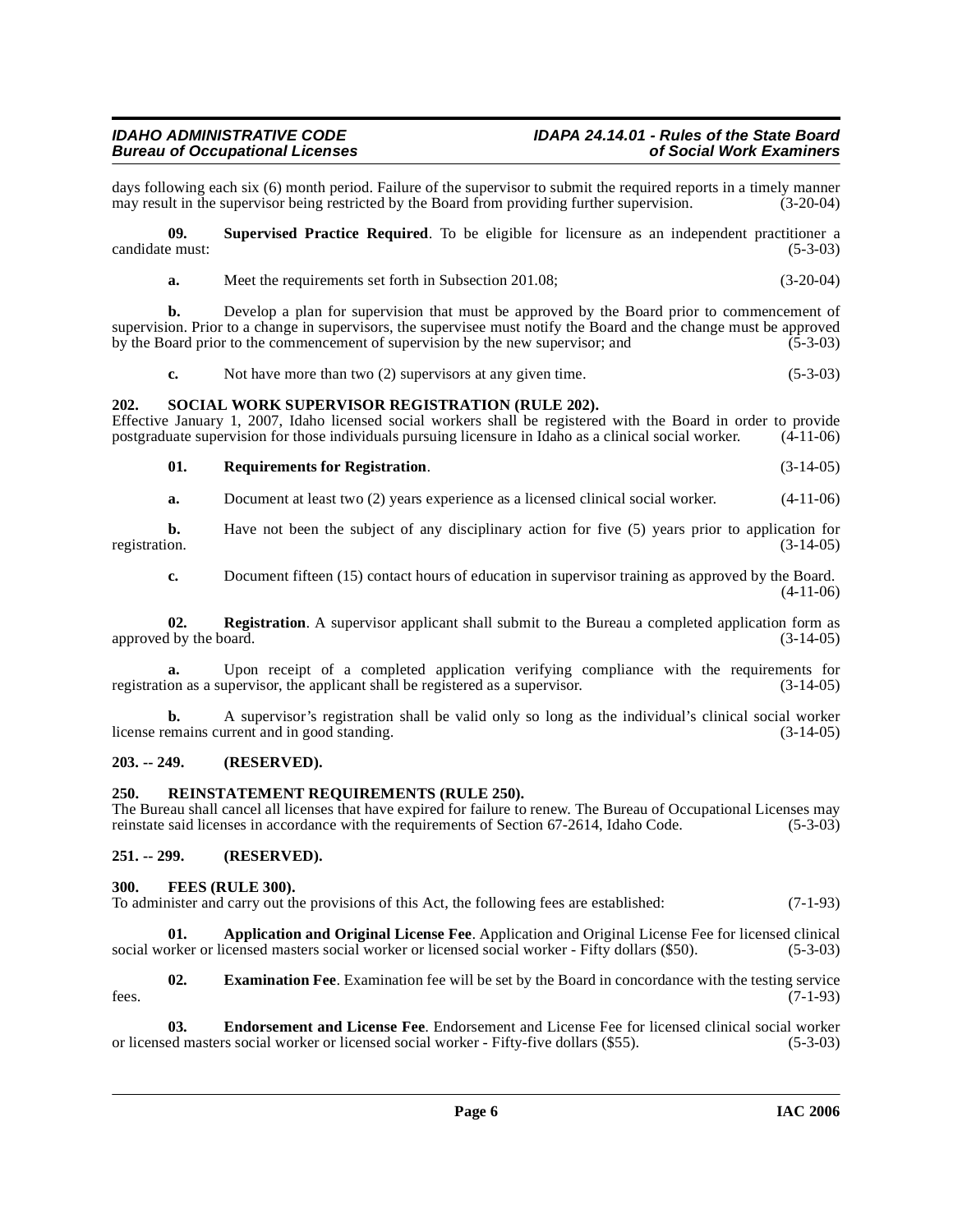<span id="page-6-11"></span>

| 04. | <b>Renewal Fee. Renewal Fee:</b>                                                                       | $(7-1-93)$ |
|-----|--------------------------------------------------------------------------------------------------------|------------|
| a.  | Licensed Clinical Social Worker -- Sixty dollars (\$60).                                               | $(5-3-03)$ |
| b.  | Licensed Masters Social Worker -- Fifty dollars (\$50).                                                | $(5-3-03)$ |
| c.  | Licensed Social Worker -- Fifty dollars (\$50).                                                        | $(5-3-03)$ |
| 05. | <b>Reinstatement Fee</b> . Reinstatement fees in accordance with Section 67-2614, Idaho Code. (7-1-93) |            |

<span id="page-6-10"></span><span id="page-6-2"></span>**06. All Fees Under This Act Are Non-Refundable**. All fees under this Act are non-refundable.

(7-1-93)

# <span id="page-6-0"></span>**301. -- 349. (RESERVED).**

# <span id="page-6-7"></span><span id="page-6-1"></span>**350. EXAMINATIONS, ENDORSEMENT, AND BOARD MEETINGS (RULE 350).**

Examinations will be conducted by the board for qualified applicants for social work licensing and board meetings will be held to conduct other business. Applications for examination may be reviewed and approved by a designated Board member upon determination that the applicant meets the qualifications for examination. Approval to sit for examination does not obligate the Board to issue a license if it is later determined that the applicant does not meet the requirements for licensure. (3-20-04) requirements for licensure.

<span id="page-6-3"></span>**01. Board Meetings**. Board meetings will be held at least three (3) times each year at such times and places as the board deems necessary. (5-3-03)

**02. Exam Utilized**. The Board utilizes the uniform, nationally standardized examination of the ion of Social Work Boards (ASWB). (5-3-03) Association of Social Work Boards (ASWB).

<span id="page-6-6"></span>**a.** Bachelor level candidates shall be required to successfully pass the basic examination. (5-3-03)

**b.** Masters level candidates shall be required to successfully pass the intermediate examination. (5-3-03)

<span id="page-6-9"></span><span id="page-6-4"></span>**c.** Clinical level candidates shall be required to successfully pass the clinical examination. (5-3-03)

**03. Dates of Exams**. Examination at all levels of social work licensing will be conducted on dates ed for national administration. (7-1-93) established for national administration.

**04. Graduation Date to Qualify for Exam**. Candidates for examination who can satisfy the board that they will be graduating at the end of the spring, summer or fall terms of any given year, may qualify for examination at the established testing period immediately preceding the date of graduation. (5-24-95)

<span id="page-6-8"></span>**05.** Exemption from Exam. An applicant who has been tested for licensure utilizing an acceptable examination will be exempt from the Idaho examination if the applicant received a converted score of seventy (70) based upon a criterion reference examination. (7-1-93) based upon a criterion reference examination.

<span id="page-6-5"></span>**06. Endorsement**. The Board may grant a license to any person who submits a completed application on a form approved by the Board together with the required fees and who: (5-3-03)

**a.** Holds a current, active social work license, at the level for which a license is being sought, issued by the authorized regulatory entity in another state or country, the certification of which must be received directly by the Board from the issuing agency; and (3-20-04)

**b.** Has not been disciplined within the last five (5) years, had a license revoked, suspended, restricted, vise sanctioned by any regulatory entity and has never voluntarily surrendered a license; and (5-3-03) or otherwise sanctioned by any regulatory entity and has never voluntarily surrendered a license; and

**c.** Is of good moral character and has not been convicted, found guilty, or received a withheld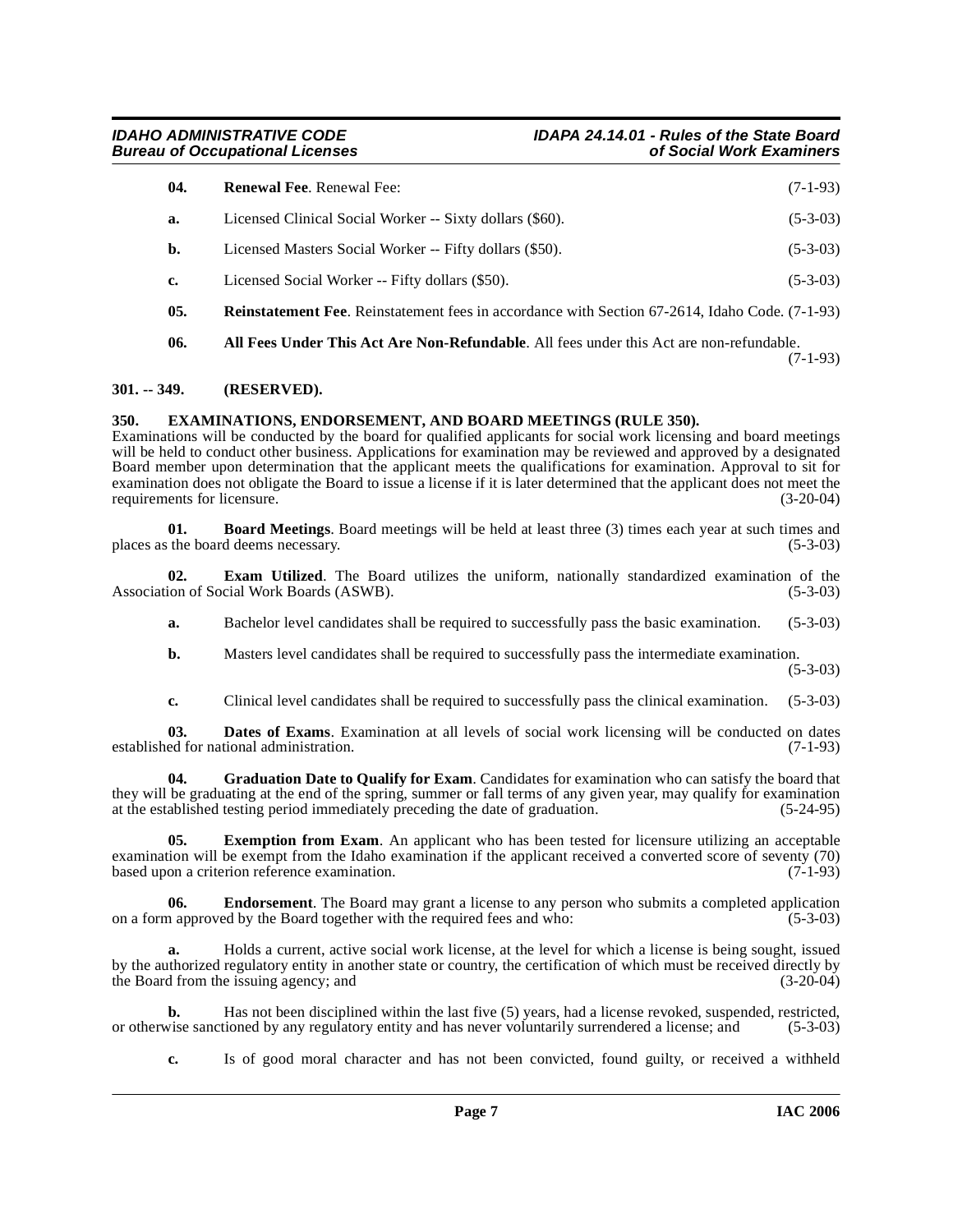**d.** Has successfully passed an examination, as referenced in Subsection 350.02, or an examination provided by the Professional Examination Service (PES) at the clinical social worker and social worker level or the Education Testing Service (ETS) examination; and (5-3-03)

**e.** Has certified under oath to abide by the laws and rules governing the practice of social work in Idaho and the code of professional conduct. (5-3-03)

# <span id="page-7-0"></span>**351. CONTINUING EDUCATION (RULE 351).**

#### <span id="page-7-3"></span><span id="page-7-2"></span>**01. Continuing Education Requirements**. (7-1-95)

**a.** Continuing education is required for renewal at all levels of social work licensure in Idaho. The board may, upon application, waive the requirements of this rule in cases involving illness or unusual circumstances interfering with the licensee's ability to practice or inability to conform to the rules. (3-20-04)

**b.** The completion of a minimum of twenty (20) continuing education (CE) hours annually is required to renew each licensure level. (5-3-03)

**c.** Compliance with the continuing education (CE) requirements for licensees shall be reported annually. A continuing education course taken in any renewal year, but not claimed for CE credit in that year, may be utilized for credit in the following renewal year. utilized for credit in the following renewal year.

**d.** Each licensed social worker shall complete and return to the Bureau a Board approved continuing n report form as part of the annual renewal of licenses. (5-3-03) education report form as part of the annual renewal of licenses.

**e.** Licensees will maintain documentation verifying CE attendance and curriculum for a period of four (4) years. This documentation will be subject to audit by the board. (5-3-03)

**f.** Licensees shall not be required to comply with this requirement during the first year in which they become licensed under the social work act. (5-3-03)

**g.** One (1) continuing education hour shall equal one (1) clock hour. (7-1-95)

**h.** Courses that are part of the curriculum of a university, college or other educational institution shall be allotted CE credit at the rate of fifteen (15) CE hours for each semester hour or ten (10) CE hours for each quarter hour of school credit awarded. (7-1-95)

**i.** No more than ten (10) continuing education hours may be obtained from category II. (7-1-95)

**j.** As part of the required hours of continuing education, all licensees must complete at least one (1) hour of training every year in professional ethics. (3-20-04)

**k.** Applications for reinstatement of a cancelled license shall include documented proof of meeting the continuing education requirements for the previous twelve (12) months. The requirement for professional ethics training shall continue during any period of cancellation. (3-20-04)

#### <span id="page-7-1"></span>**02. Categories of Continuing Education**. (7-1-95)

**a.** Category I. Category I includes formally organized learning events, ideally involving face-to-face interaction with a teacher for the purpose of accomplishing specific learning objectives. Courses, workshops, conferences, practice oriented seminars, staff development and training activities coordinated and/or taught by approved and recognized educators also are included in this category. Because of our geographic location and sparse population, closed circuit T.V., video and audio tapes, internet based courses, and correspondence courses may be substituted for face-to-face contact if the course is interactive or requires an examination. (3-14-05) substituted for face-to-face contact if the course is interactive or requires an examination.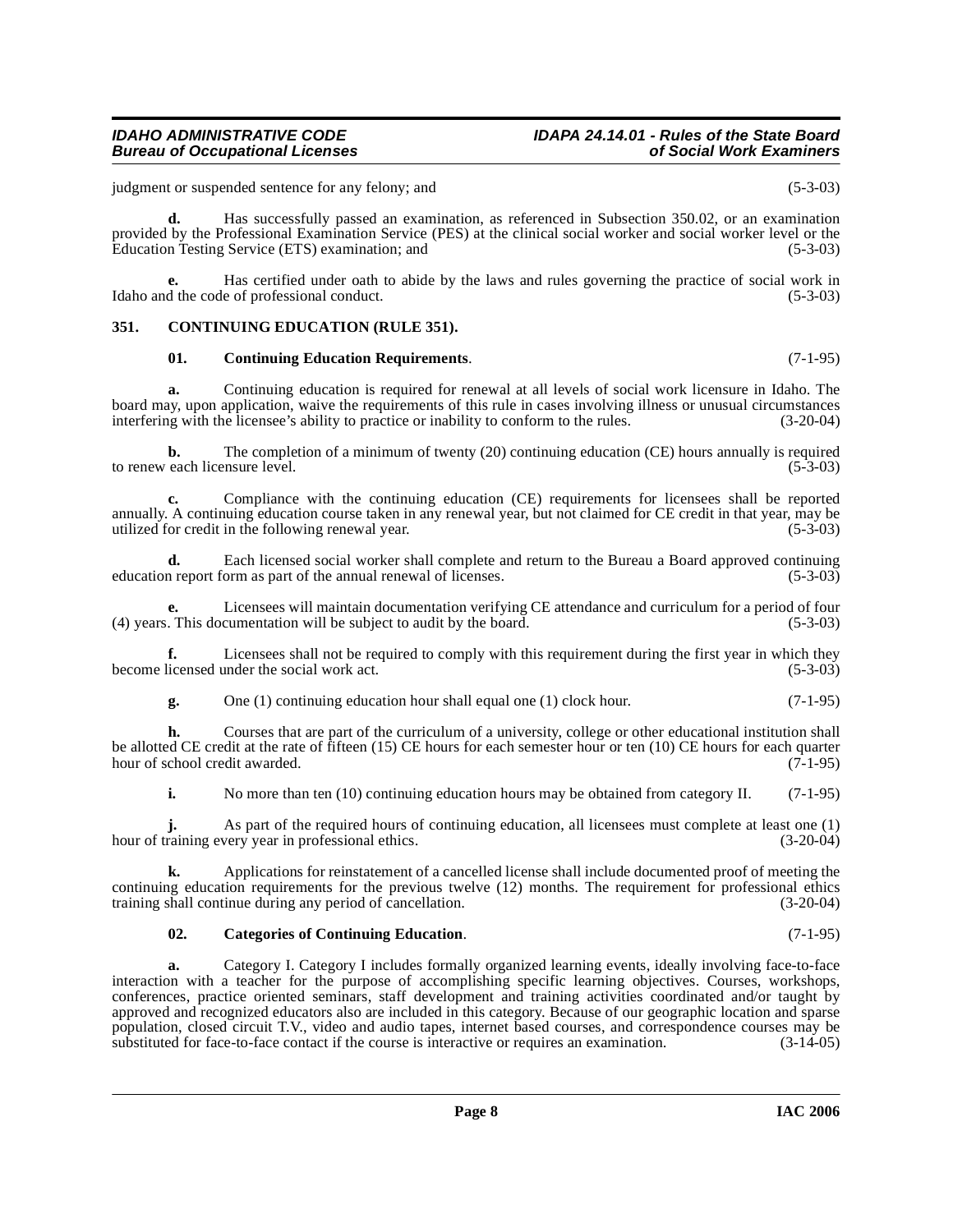# **IDAHO ADMINISTRATIVE CODE IDAPA 24.14.01 - Rules of the State Board Bureau of Occupational Licenses**

**b.** Category II. Category II consists of a variety of self-directed professional study activities and growth experiences. Examples include making an initial presentation on professional issues or programs, teaching a course for the first time, presenting a lecture or conducting a workshop for the first time, editing or writing professional books or articles, and conducting professional research. (3-20-04) professional books or articles, and conducting professional research.

**c.** The subject matter of all approved continuing education shall be germane to the practice of social work as defined in Section 54-3202, Idaho Code, and may include the specialties of Marriage and Family Therapy,<br>Psychiatry, Psychiatric Nursing, or Psychology. (3-14-05) Psychiatry, Psychiatric Nursing, or Psychology.

<span id="page-8-0"></span>**03. Continuing Education Sources**. (7-1-95)

**a.** Continuing education course providers shall include: (5-3-03)

i. Professional Associations. Continuing education hours may be obtained by participating in activities sponsored by or approved by professional associations including but not limited to the Idaho Chapter of the National Association of Social Workers, Idaho Society for Clinical Social Workers. The professional association shall certify the number of clock hours of educational content in each sponsored or approved activity. (5-3-03 certify the number of clock hours of educational content in each sponsored or approved activity.

ii. Educational Institutions. Continuing education hours may be obtained by completing coursework not below your level of licensing or by participating in continuing education programs sponsored by or approved by educational institutions accredited by a regional body recognized by the Council on Post Secondary Accreditation. The educational institution shall certify the number of clock hours of educational content in each sponsored or approved program. (7-1-95) approved program.

iii. Government Agencies, Schools and Hospitals. Continuing education hours may be obtained by participating in in-service training, courses or workshops sponsored by federal, state, or local government agencies, public school systems and licensed hospitals. The provider shall certify the number of clock hours of educational content in each approved activity. (7-1-95) content in each approved activity.

iv. Private social service agencies and other entities. Continuing education hours may be obtained by participating in continuing education programs sponsored by agencies or entities who regularly provide social work services. The provider shall certify the number of clock hours of educational content in each approved activity.

(3-20-04)

**b.** All continuing education hours must be relevant to the profession of social work at the individual's particular level of social work licensure. The presenter's level of education must be at the licensee's level or above. Continuing education for clinical licensees must be clinical in nature except that five (5) hours each year may be nonclinical but shall be germane to the practice of social work. Final approval of acceptable programs rests with the Board. (3-20-04)

#### <span id="page-8-1"></span>**04. Documentation**. (7-1-95)

**a.** Each licensee shall maintain documentation verifying CE attendance and curriculum for a period of years from the date of completion. This documentation will be subject to audit by the Board. (5-3-03) four (4) years from the date of completion. This documentation will be subject to audit by the Board.

**b.** Licensees shall attest, on their annual license renewal application, that they have satisfied the continuing education requirements. False attestation of satisfaction of the continuing education requirements on a renewal application shall subject the licensee to disciplinary action, including revocation. (5-3-03)

**c.** Category I documents must be in the form of a certificate of attendance, a statement signed by the verifying participation in the activity, or an official transcript. (5-3-03) provider verifying participation in the activity, or an official transcript.

**d.** In the event a licensee fails to provide the Board with acceptable documentation of the hours to on the renewal application, the license will not be renewed. (7-1-95) attested to on the renewal application, the license will not be renewed.

**e.** Documented proof of meeting the continuing education requirement shall be in the form of a certificate or letter from the sponsoring entity that includes the title of the activity, the subject material covered, the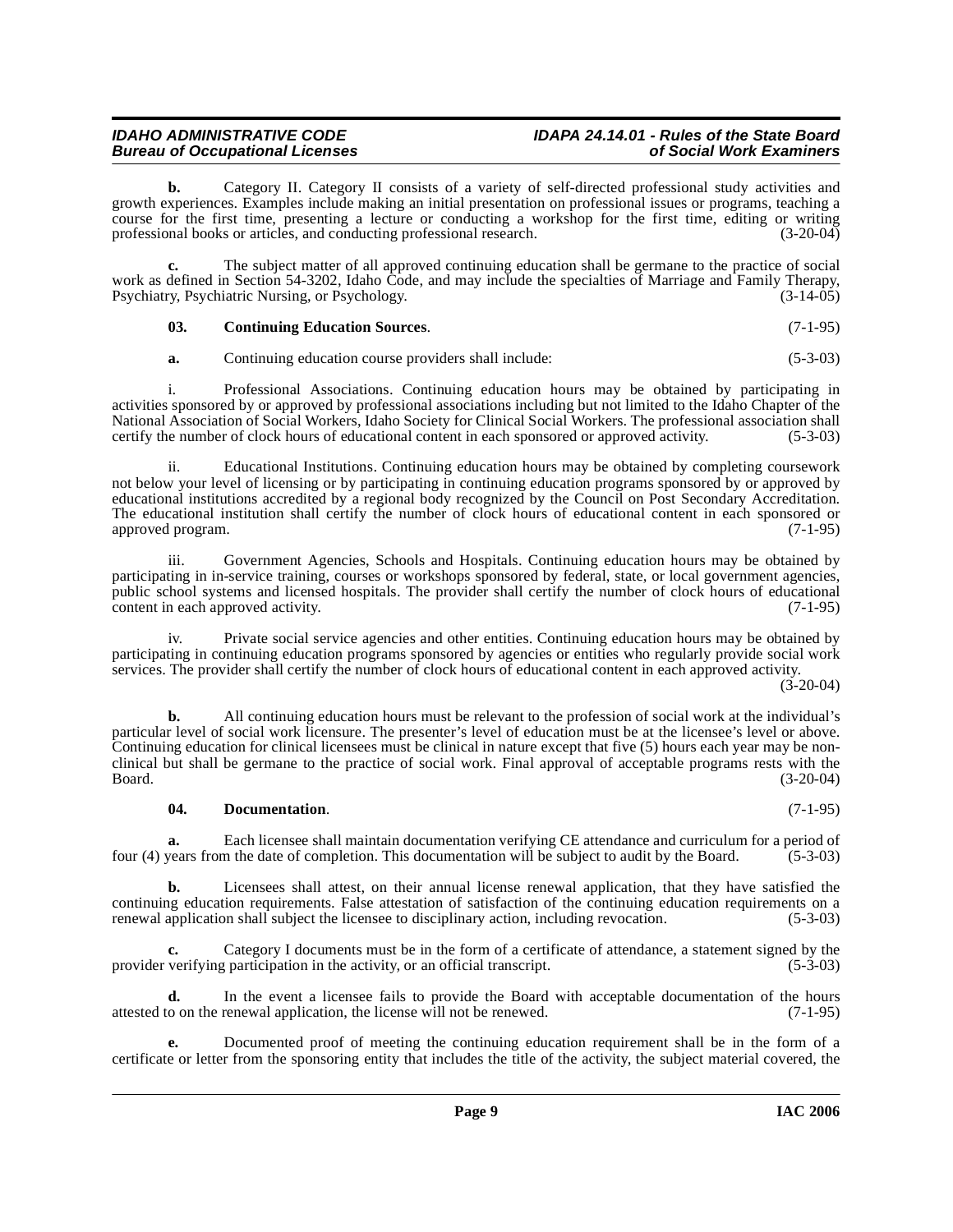dates and number of hours credited, and the presenter's full name and professional credentials. (5-3-03)

# <span id="page-9-0"></span>**352. -- 399. (RESERVED).**

#### <span id="page-9-7"></span><span id="page-9-1"></span>**400. UNPROFESSIONAL CONDUCT (RULE 400).**

"Unprofessional conduct" is further defined as any violation of the Social Work Code of Professional Conduct. (7-1-93)

#### <span id="page-9-2"></span>**401. -- 449. (RESERVED).**

<span id="page-9-4"></span><span id="page-9-3"></span>**450. STATEMENT OF PUBLIC POLICY AND CODE OF PROFESSIONAL CONDUCT (RULE 450).** The profession of social work is dedicated to serving people; the professional relationship between social workers and clients thus shall be governed by the highest moral and ethical values. The client is in a vulnerable role that extends beyond the time frame of actual services. In both social and professional interactions, this vulnerability shall be taken into consideration whether the person is currently or has been a client. Following is the Code of Professional Conduct: (5-24-95)

<span id="page-9-6"></span>

| 01. | The Social Worker's Ethical Responsibility to Clients. | $(7-1-93)$ |
|-----|--------------------------------------------------------|------------|
|     |                                                        |            |

**a.** For the purpose of this Code of Professional Conduct, a client is anyone for whom the social worker provides social work services directly or indirectly through consultations, staffings, or supervision with other professionals. (7-1-93) professionals.

**b.** The social worker shall not commit fraud nor misrepresent services performed.  $(7-1-93)$ 

**c.** The social worker shall not solicit the clients of an agency for which they provide services for his ractice. (7-1-93) private practice.

**d.** The social worker shall not divide a fee or accept or give anything of value for receiving or making a referral. (7-1-93) a referral. (7-1-93)

**e.** The social worker shall provide clients with accurate and complete information regarding the description of the services available to them.  $(7-1-93)$ extent and nature of the services available to them.

**f.** The social worker shall terminate service to clients, and professional relationships with them, when vice and relationships are no longer required or in which a conflict of interest arises. (7-1-93) such service and relationships are no longer required or in which a conflict of interest arises.

**g.** A social worker shall not violate a position of trust by knowingly committing any act detrimental to a client.  $(7-1-93)$ 

**h.** A social worker shall not exploit their professional relationships with clients (or former clients), supervisees, supervisors, students, employees, or research participants, sexually or otherwise. Social workers shall not condone or engage in sexual harassment. Sexual harassment is defined as deliberate or repeated comments, gestures, or physical contacts of a sexual nature that are unwelcomed by the recipient. (7-1-93) gestures, or physical contacts of a sexual nature that are unwelcomed by the recipient.

**i.** A social worker shall not engage in sexual acts with a client or with a person who has been a client within the past three (3) years. A social worker shall not provide social work services to a person with whom he/she has had a sexual relationship. (7-1-93)

# <span id="page-9-5"></span>**02. The Social Worker's Conduct and Comportment as a Social Worker**. (7-1-93)

**a.** In providing services, a social worker shall not discriminate on the basis of age, sex, race, color, religion, national origin, mental or physical handicap, political belief, or any other preference or personal characteristic, condition or status. (7-1-93) characteristic, condition or status.

**b.** Social workers shall not undertake any activity in which their personal problems are likely to lead to inadequate performance or harm to a client, colleague, student, or research participant. If engaged in such activity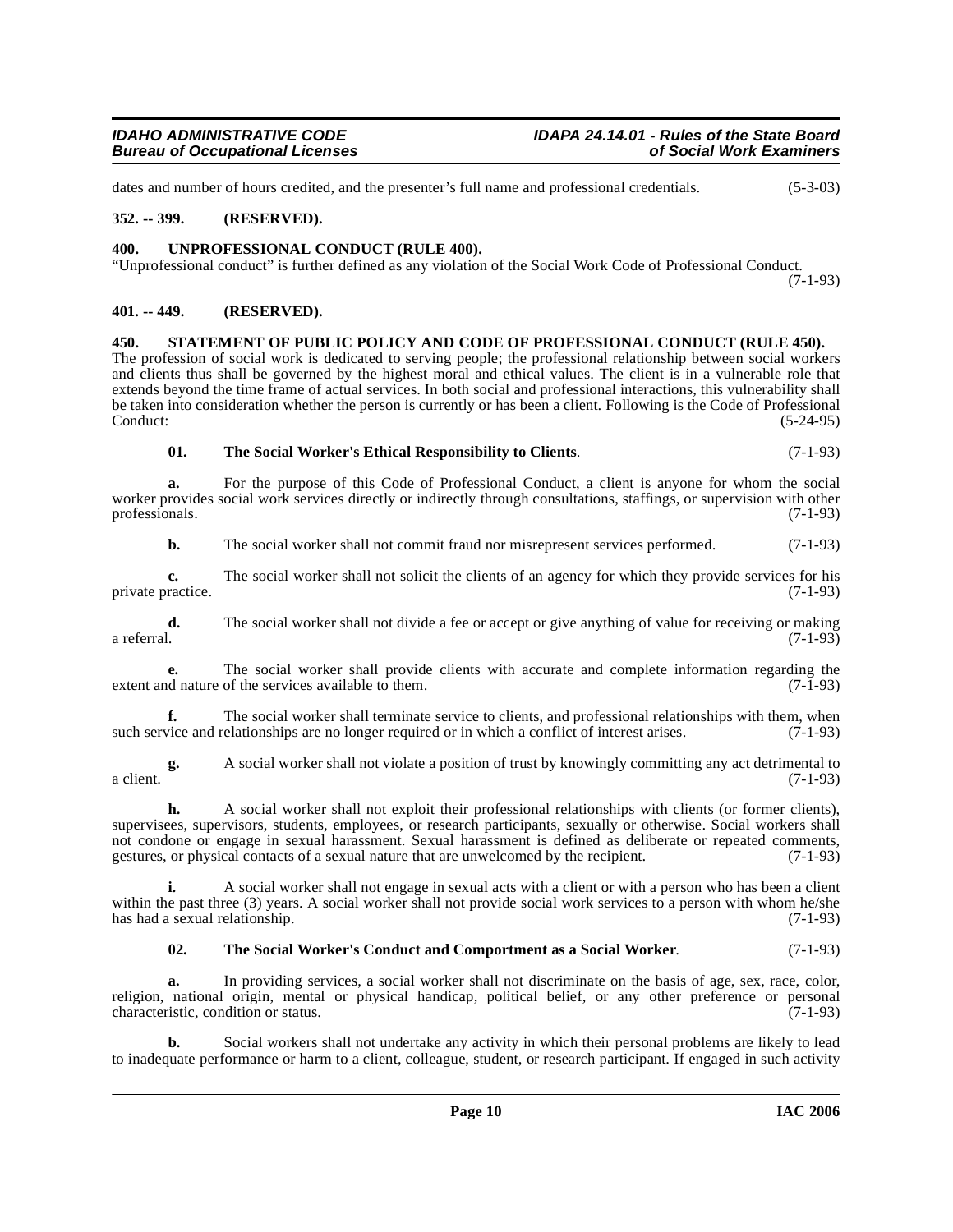when they become aware of their personal problems, they shall seek competent professional assistance to determine<br>whether they should suspend, terminate, or limit the scope of their professional activities. (7-1-93) whether they should suspend, terminate, or limit the scope of their professional activities.

**c.** A social worker shall not provide social work service while under the influence of alcohol or other mind-altering or mood-altering drugs which impair delivery of services. (7-1-93)

**d.** A social worker shall not repeatedly fail to keep scheduled appointments. (7-1-93)

**e.** The social worker who anticipates the termination or interruption of service to clients shall notify clients promptly and seek the transfer, referral, or continuation of services in relation to the clients' needs and preferences. (7-1-93)

**f.** The social worker shall attempt to make appropriate referrals as indicated by the client's need for services. (7-1-93)

**g.** A social worker shall obtain the client's or legal guardian's informed written consent when a client is to be involved in any research project. A social worker shall explain the research, including any implications.

(7-1-93)

**h.** The social worker shall obtain informed consent of clients before taping, recording, or permitting ty observation of their activities. (7-1-93) third party observation of their activities.

**i.** A social worker shall safeguard information given by clients in providing client services. Except when required by law or judicial order, a social worker shall obtain the client's informed written consent before releasing confidential information from the setting or facility except for compelling reasons defined as but not limited<br>to: (7-1-93) to:  $(7-1-93)$ 

i. Consultation with another professional on behalf of the client thought to be dangerous to self or  $\omega$  others;  $(7-1-93)$ 

ii. Duty to warn pursuant to Chapter 19, Title 6, Idaho Code; (5-24-95)

iii. Child abuse and sexual molestation pursuant to Chapter 16, Title 16, Idaho Code; and (5-24-95)

iv. Any other situation in accordance with statutory requirements. (7-1-93)

**j.** A social worker shall report any violation of the law or rules, including Code of Professional Conduct, by a person certified under Chapter 32, Title 54, Idaho Code. (7-1-93)

**03. Competent Practice for Social Workers**. All social workers shall practice in a competent manner consistent with their level of education, training and experience. (3-20-04)

**a.** A social worker shall only represent himself and practice within the boundaries of his education, licensure level, supervision, and other relevant professional experience. (3-20-04) training, licensure level, supervision, and other relevant professional experience.

**b.** A social worker shall only practice within new areas or use new intervention techniques or approaches after engaging in appropriate study, training, consultation, or supervision. (3-20-04)

**c.** A social worker shall exercise careful judgement, when generally recognized standards do not exist with respect to an emerging area of practice, and take responsible steps to ensure the competence of his practice.

(3-20-04)

<span id="page-10-0"></span>**04. The Advertising Rules for Social Workers**. No social worker shall disseminate or cause the dissemination of any advertisement or advertising which is any way fraudulent, false, deceptive or misleading. Any advertisement or advertising shall be deemed by the board to be fraudulent, false, deceptive, or misleading if it: (7-1-93)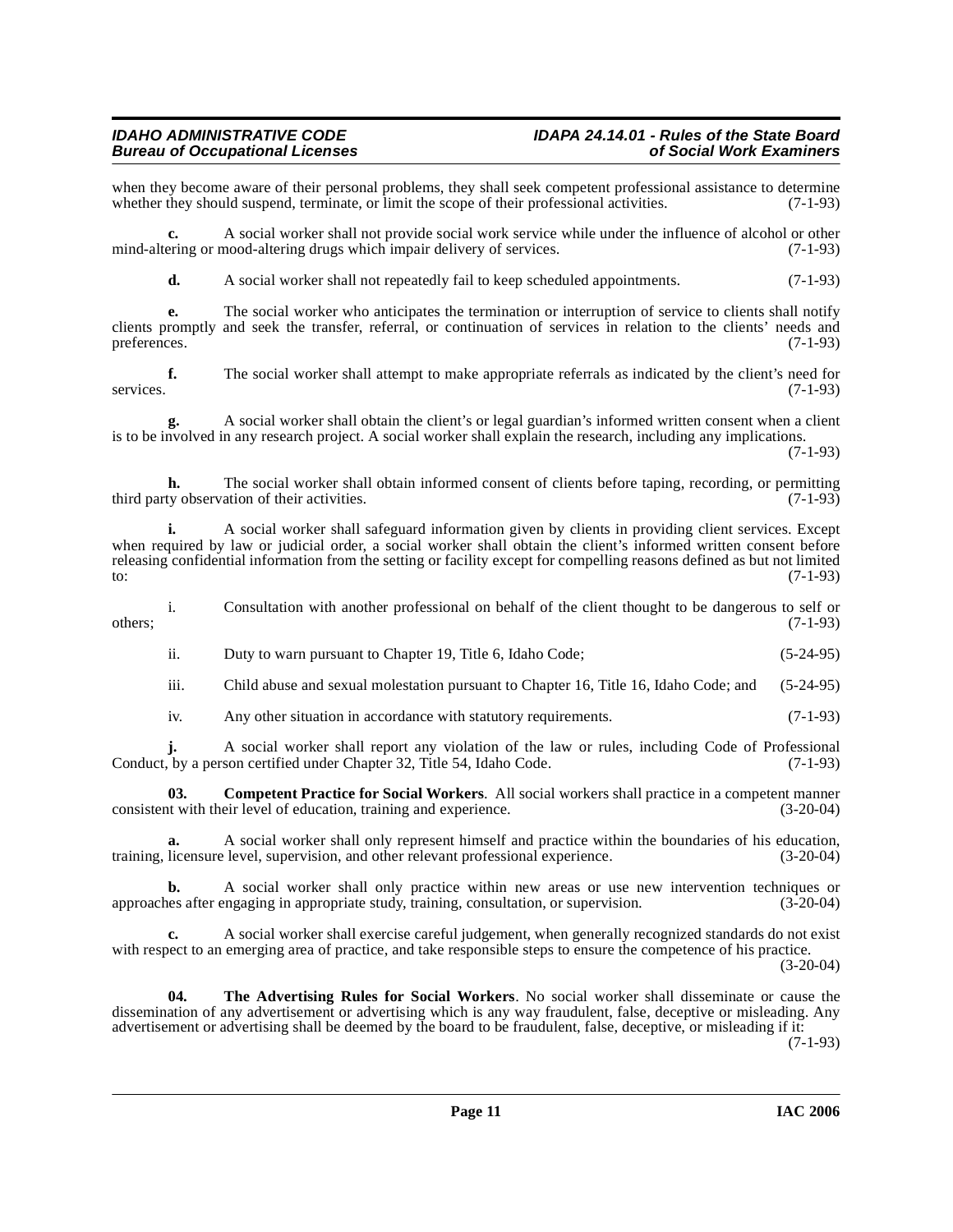# **IDAHO ADMINISTRATIVE CODE IDAPA 24.14.01 - Rules of the State Board**

**a.** Contains a misrepresentation of fact; or (7-1-93)

**b.** Is misleading or deceptive because in its content or in the context in which it is presented it makes only a partial disclosure of relevant facts. More specifically, it is misleading and deceptive for a social worker to advertise free services or services for a specific charge when in fact the social worker is transmitting a higher charge for the advertised services to a third party payor for payment or charges the patient or a third party. It is misleading and deceptive for a social worker or a group of social workers to advertise a social work referral service or bureau unless the advertisement specifically names each of the individual social workers who are participating in the referral service or bureau. (7-1-93)

**c.** Creates false or unjustified expectations of beneficial treatment or successful outcomes; or

(7-1-93)

**d.** Fails to identify conspicuously the social worker or social workers referred to in the advertising as a social worker or social workers; or (7-1-93)

**e.** Contains any representation or claims, as to which the social worker, referred to in the advertising, erform; or  $(7-1-93)$ fails to perform; or

**f.** Contains any representation which identifies the social worker practice being advertised by a name which does not include the terms "social worker," "social work," or some easily recognizable derivation thereof; or (7-1-93)

**g.** Contains any representation that the practitioner has received any license or recognition by the state of Idaho or its authorized agents, which is superior to the license and recognition granted to any social worker who successfully meets the licensing requirements of Chapter 32, Title 54, Idaho Code; or (7-1-93)

**h.** Appears in any classified directory, listing, or compendium under a heading, which when considered together with the advertisement, has the capacity or tendency to be deceptive or misleading with respect to the profession or professional status of the social worker; or (7-1-93) the profession or professional status of the social worker; or

<span id="page-11-7"></span><span id="page-11-5"></span>**i.** Contains any other representation, statement, or claim which is misleading or deceptive. (7-1-93)

# <span id="page-11-0"></span>**451. -- 474. (RESERVED).**

#### <span id="page-11-1"></span>**475. DISCIPLINE (RULE 475).**

**01.** Civil Fine. The Board may impose a civil fine not to exceed one thousand dollars (\$1,000) upon a social worker for each violation of Section 54-3211, Idaho Code. (3-18-99) licensed social worker for each violation of Section 54-3211, Idaho Code.

<span id="page-11-6"></span>**02. Costs and Fees**. The Board may order a licensed social worker to pay the costs and fees incurred by the Board in the investigation or prosecution of the licensee for violation of Section 54-3211, Idaho Code.

(3-18-99)

# <span id="page-11-2"></span>**476. -- 499. (RESERVED).**

# <span id="page-11-3"></span>**500. RULEMAKING HISTORY PRIOR TO JULY, 1993 (RULE 500).**

Adopted January 30, 1980 Re-adopted October 11, 1983 Revised December 15, 1983 Rule C.4. and E.1.c. Adopted Emergency Re-adopted February 23, 1985 Re-adopted November 25, 1985 Re-adopted February 16, 1988 Re-adopted January 22, 1990 (7-1-93)

#### <span id="page-11-4"></span>**501. -- 999. (RESERVED).**